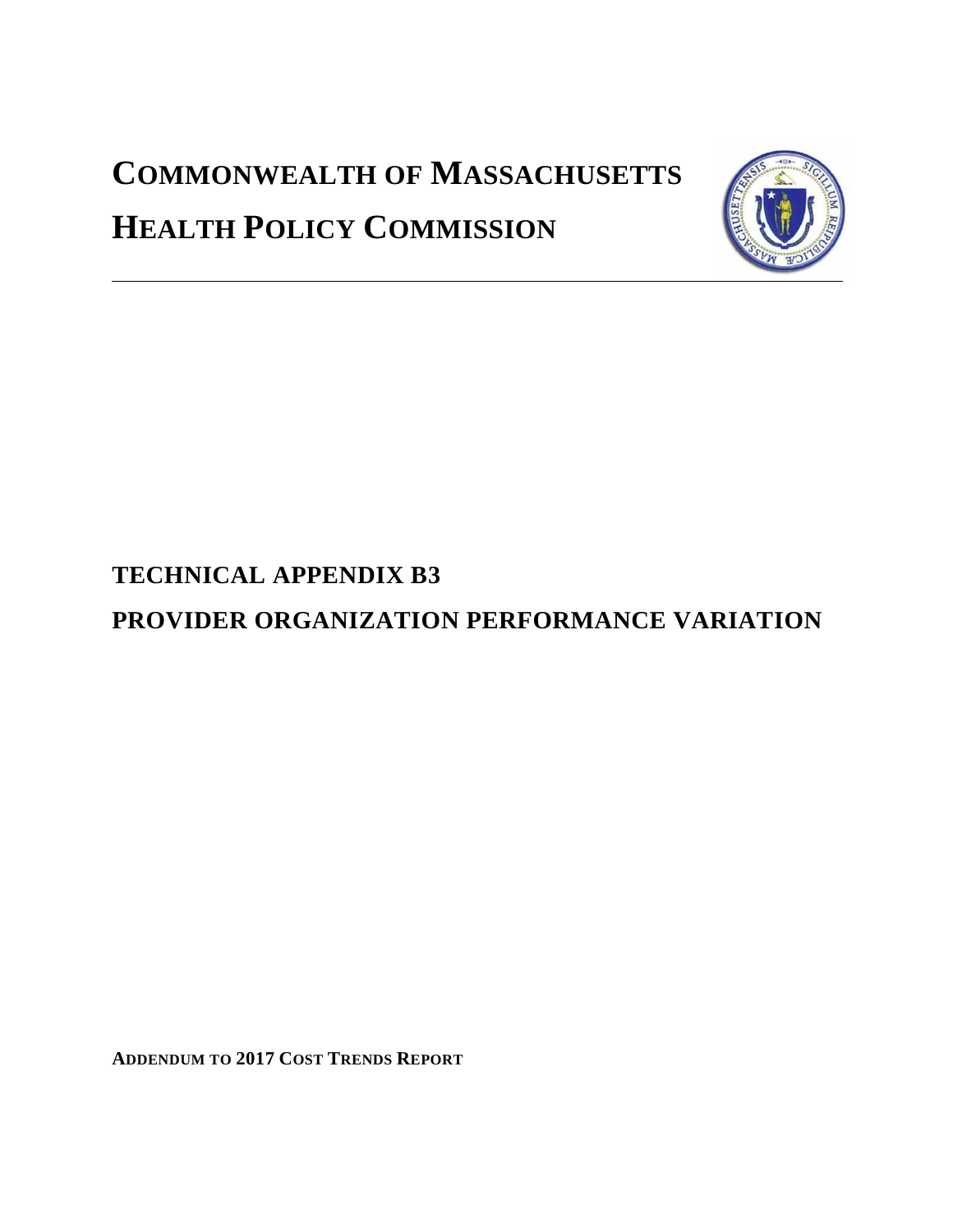# **Table of Contents**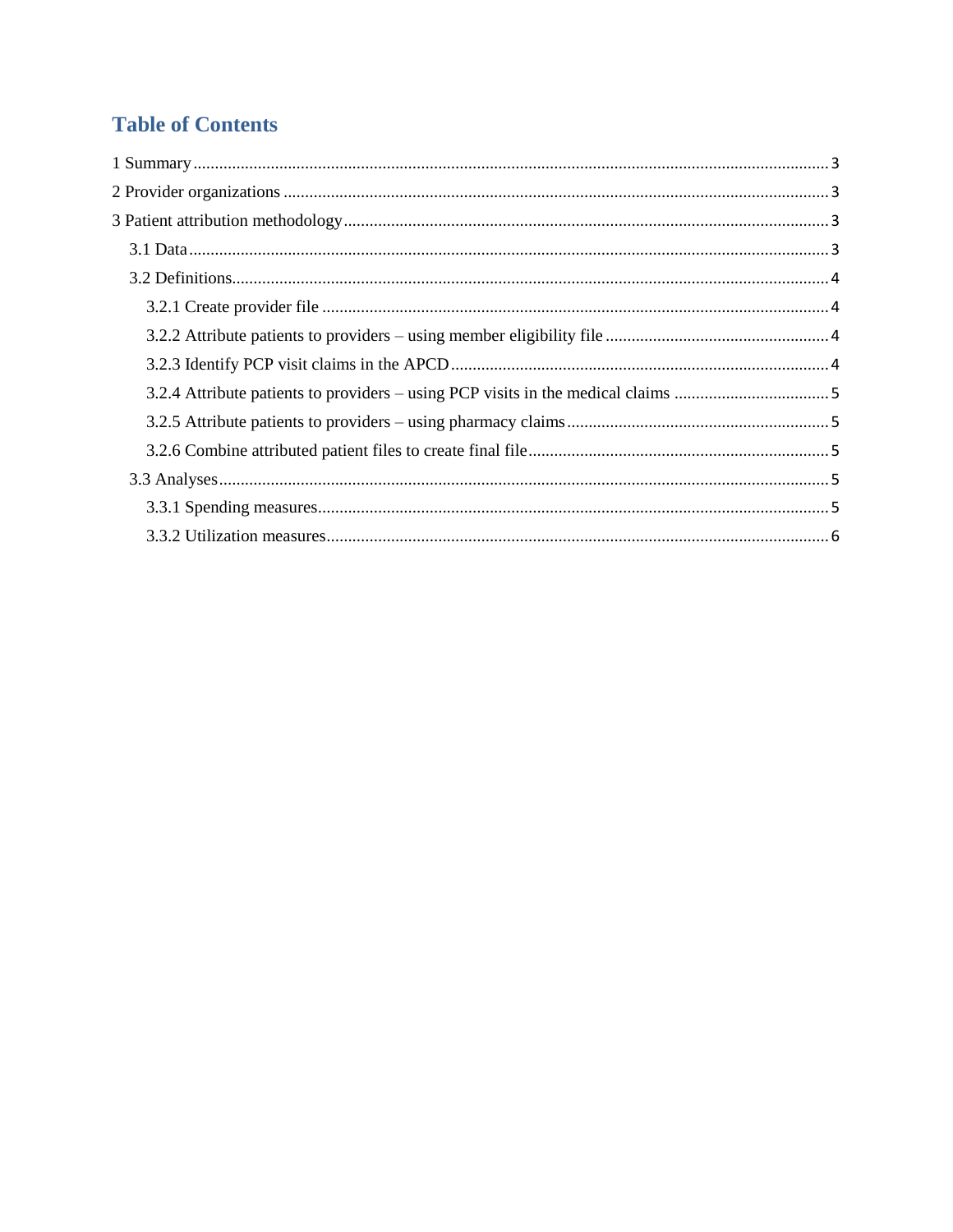# <span id="page-2-0"></span>**1 Summary**

This appendix describes the Health Policy Commission's (HPC) approach to the analyses contained in **Chapter 4: "Provider Organization Performance Variation"** of the 2017 Cost Trends Report.

# <span id="page-2-1"></span>**2 Provider organizations**

The analyses in Chapter 4 compare spending and utilization measures across the 14 largest provider organizations (with more than 18,000 commercial patients) in the Commonwealth. The provider organizations are listed below. The HPC also categorized the organizations into four groups by their organizational structure: provider organizations that include an academic medical center (AMC), or AMC anchored; organizations that do not include an AMC, but do include at least one teaching hospital, or teaching hospital anchored; organizations that include neither AMCs nor teaching hospitals, but include community hospitals, or community hospital anchored; and those that include no hospitals, or physicianled. Some statistics combine the teaching hospital and community hospital anchored provider organizations into an "other hospital anchored" category. For more on the definitions of hospital types, please see the Center for Health Information and Analysis FY16 Hospital Profiles Technical Appendix (http://www.chiamass.gov/assets/docs/r/hospital-profiles/2016/Massachusetts-Hospitals-Profiles-Technical-Appendix-FY16.pdf).

#### **AMC ANCHORED**

Boston Medical Center (BMC) Beth Israel Deaconess Care Organization (BIDCO) Partners Healthcare **Wellforce** UMass Medical Center

#### **TEACHING HOSPITAL ANCHORED**

Baystate Health Lahey Health Steward Health Care Mount Auburn Cambridge Independent Practice Association (MACIPA)

#### **COMMUNITY HOSPITAL ANCHORED**

South Shore Health System Southcoast Health

#### **PHYSICIAN-LED**

Atrius Health Reliant Medical Group Central Massachusetts Independent Physician Association (CMIPA)

# <span id="page-2-2"></span>**3 Patient attribution methodology**

# <span id="page-2-3"></span>**3.1 Data**

The HPC used the Registration of Provider Organizations (RPO) and the SK&A Information Services, Inc. (SK&A) Office Based and Hospital Based Providers dataset along with the 2015 Massachusetts All-Payer Claims Database to attribute patients observed in the APCD to provider organizations in Massachusetts. The patient attribution methodology is listed below.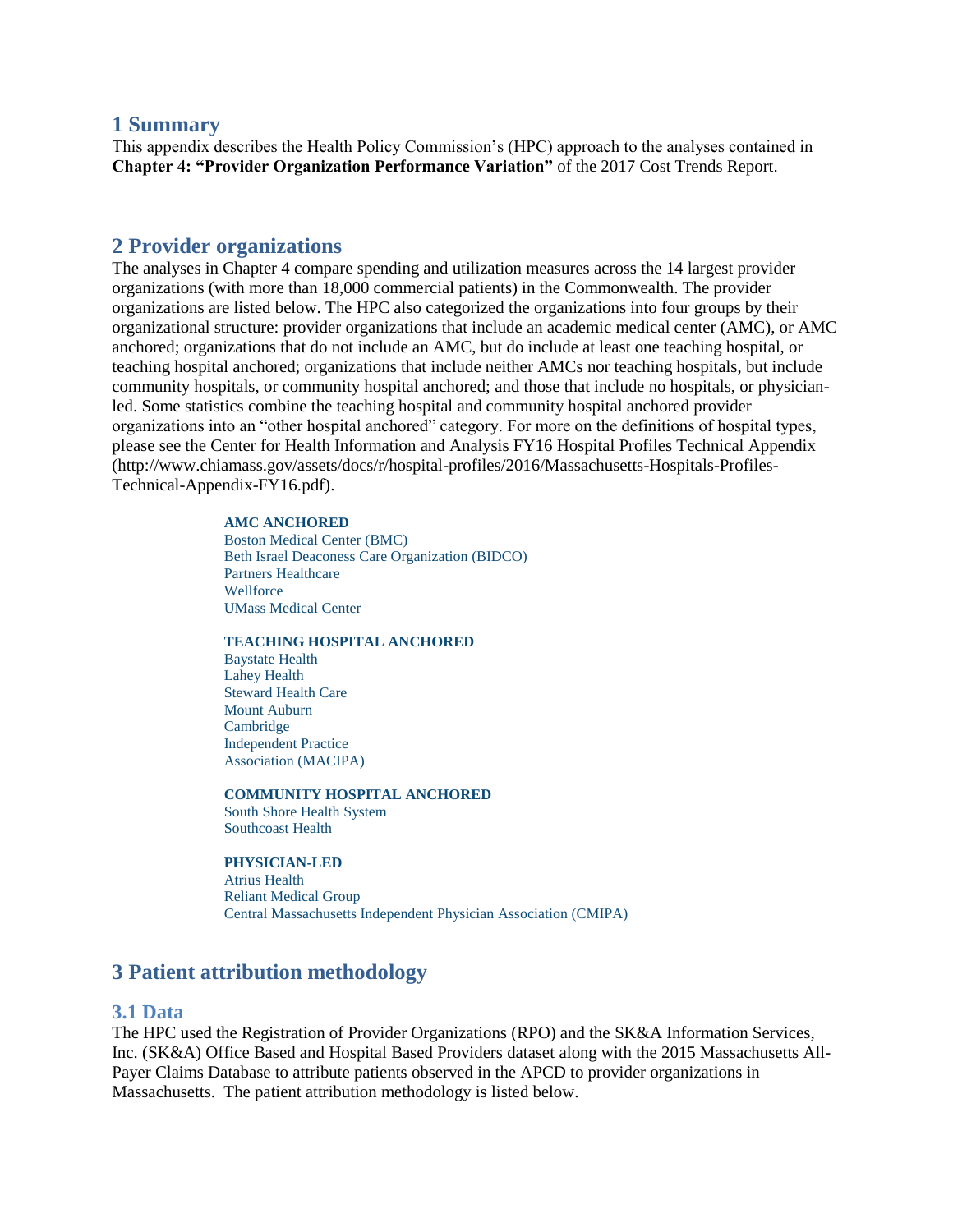# <span id="page-3-0"></span>**3.2 Definitions**

The following steps detail how the HPC attributed patients to providers, and then providers to provider organizations.

# <span id="page-3-1"></span>**3.2.1 Create provider file**

These steps describe the creation of the provider file used in the provider attribution methodology. As described below, the member attribution process requires a file of all providers and their National Provider Identifiers (NPIs), as well as a list of only the primary care providers (PCPs) and their NPIs.

# Overall provider file:

To create the overall provider file, the HPC combined 2015 RPO data with December 2015 SK&A data. After excluding any providers missing NPIs and removing duplicate entries of providers who appear in both files, the final provider file includes 27,969 providers, 21,693 from RPO and 6,276 from SK&A.

# Primary care provider file:

The HPC defined primary care providers from this list as follows. For the providers in RPO, the HPC included all providers who self-report that they practice as a primary care provider, a pediatrician, or both. The HPC identified PCPs from the SK&A file by using these self-reported specialties: Family practitioner (1,362), General practitioner (78), Internal medicine (3,061), Pediatrician (1,588), IMP (50). In order to ensure internal medicine providers who are specialists in practice are not included in the PCP list, providers who identified their primary specialty as internal medicine had to also list as second or third specialties any of the other specialties (or be missing other specialties) listed above to be included in the PCP list. The PCP file also includes 940 Nurse Practitioners from SK&A (NPs are not included in the RPO data) who self-reported their primary care specialty.

The final PCP file includes 8,636 PCPs, 6,816 from RPO and 1,820 from SK&A.

# <span id="page-3-2"></span>**3.2.2 Attribute patients to providers – using member eligibility file**

The HPC then began to attribute patients to providers, starting with the 2015 APCD member eligibility file (ME) file. The ME file includes1,942,273 unique adults (ages 18 and older). 65 percent (1,254,740) of these members, primarily those in HMO plans, were already assigned to a PCP in the data as reported by payers. Patients with multiple providers assigned were attributed to the provider most frequently appearing in the data. Assigned providers were considered their patients PCP regardless of whether they were identified in the provider file as a PCP in the previous step.

# <span id="page-3-3"></span>**3.2.3 Identify PCP visit claims in the APCD**

The second step of the patient attribution hierarchy applies to adult members in the APCD who were not attributed to a PCP in step 3.2.2 above. Using the 2015 APCD medical claims, the HPC first identified visits to PCPs using medical claims with CPT codes typically used by payers and academics in performing such attribution. These included:

- o 99201-99205 and 99211-99215: sick visits
- o 99381-99387 and 99391-99397: well visits

These PCP visit claims are used in the next step to attribute additional patients to PCPs.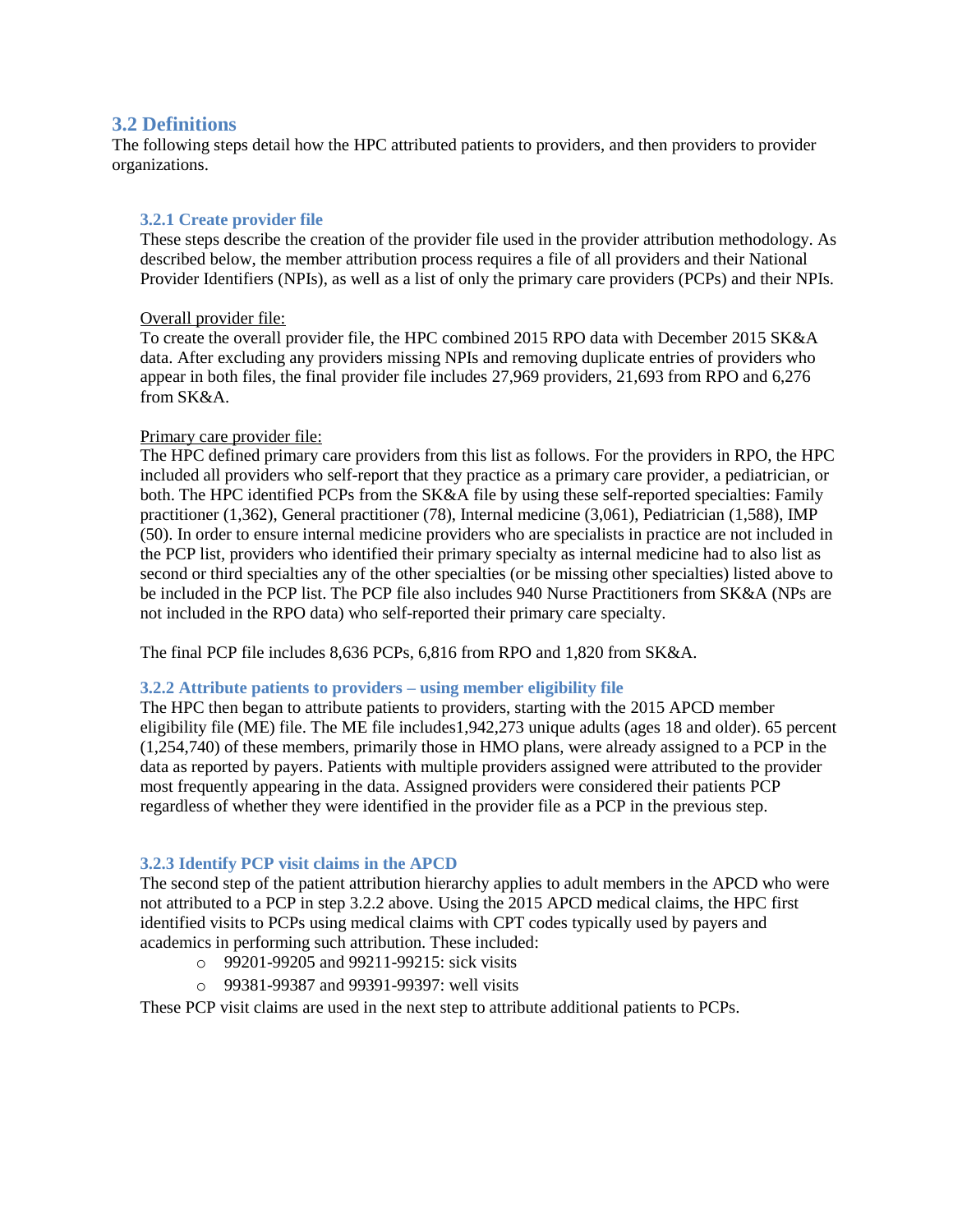#### <span id="page-4-0"></span>**3.2.4 Attribute patients to providers – using PCP visits in the medical claims**

Using the PCP visit claims identified above in step 3.2.3, the HPC attributed patients to the provider they saw the most frequently for PCP visits. Only claims with PCPs who matched the provider file were included. An additional 299,899 adult patients were attributed using this step.

## <span id="page-4-1"></span>**3.2.5 Attribute patients to providers – using pharmacy claims**

The HPC used the 2015 APCD pharmacy claims to attribute some of the remaining patients to providers. Merging the pharmacy claims with the provider file, the HPC attributed patients to the provider who wrote the most prescriptions within the year. An additional 29,337 adult members were attributed in this step.

## <span id="page-4-2"></span>**3.2.6 Combine attributed patient files to create final file**

In total, 1,583,976 unique adult members (82 percent of all adult members) were attributed to providers in the RPO and SK&A provider file. The HPC then assigned providers to their larger provider organizations, based on information in RPO and SK&A. A small number of providers were associated with two provider organizations; in these cases, the providers were randomly assigned to a provider organization. Of the adults attributed to a provider, 89 percent (1,404,015 adults) were attributed to providers in the 14 largest provider organizations in Massachusetts (with at least 18,000 attributed commercial patients). The HPC excluded patients missing key data, resulting in a final patient sample of 1,355,527 adults (or 86 percent of those attributed using the patient attribution methodology).

# <span id="page-4-4"></span><span id="page-4-3"></span>**3.3 Analyses**

#### **3.3.1 Spending measures**

Spending estimates are calculated by summing all claims lines attributed to individual members over the course of a year. A small portion of these individual claim lines do not have accurate price estimates because they are paid under capitation (rather than fee-for-services) so prices do not reflect actual transaction amounts, but instead often reflect estimates provided by payers. The HPC performed several tests analyses that suggest that total amounts paid for care across all claims do accurately reflect amounts paid in the aggregate, including comparing our spending estimates to reported total medical expenditure (TME) amounts reported to CHIA for patients in HMO or POS plans – the latter do not rely on summation of individual claim lines, but include total payments to providers by payers on behalf of members in HMO or POS plans.

#### Risk adjustment

Risk scores are assigned to each patient in the APCD using the Johns Hopkins Adjusted Clinical Groups Case-Mix System (ACG®) software. The spending measures presented in Chapter 4 are adjusted by the average risk score of the provider organization's attributed patient population.

# Categories of spending

Total spending is categorized into inpatient, outpatient, professional, and pharmacy spending using the Health Care Cost Institute (HCCI) methodology. This methodology allows the HPC to further subset spending into lab and radiology categories, which may sum spending for procedures in multiple sites of service. Some similar services may be billed in EITHER the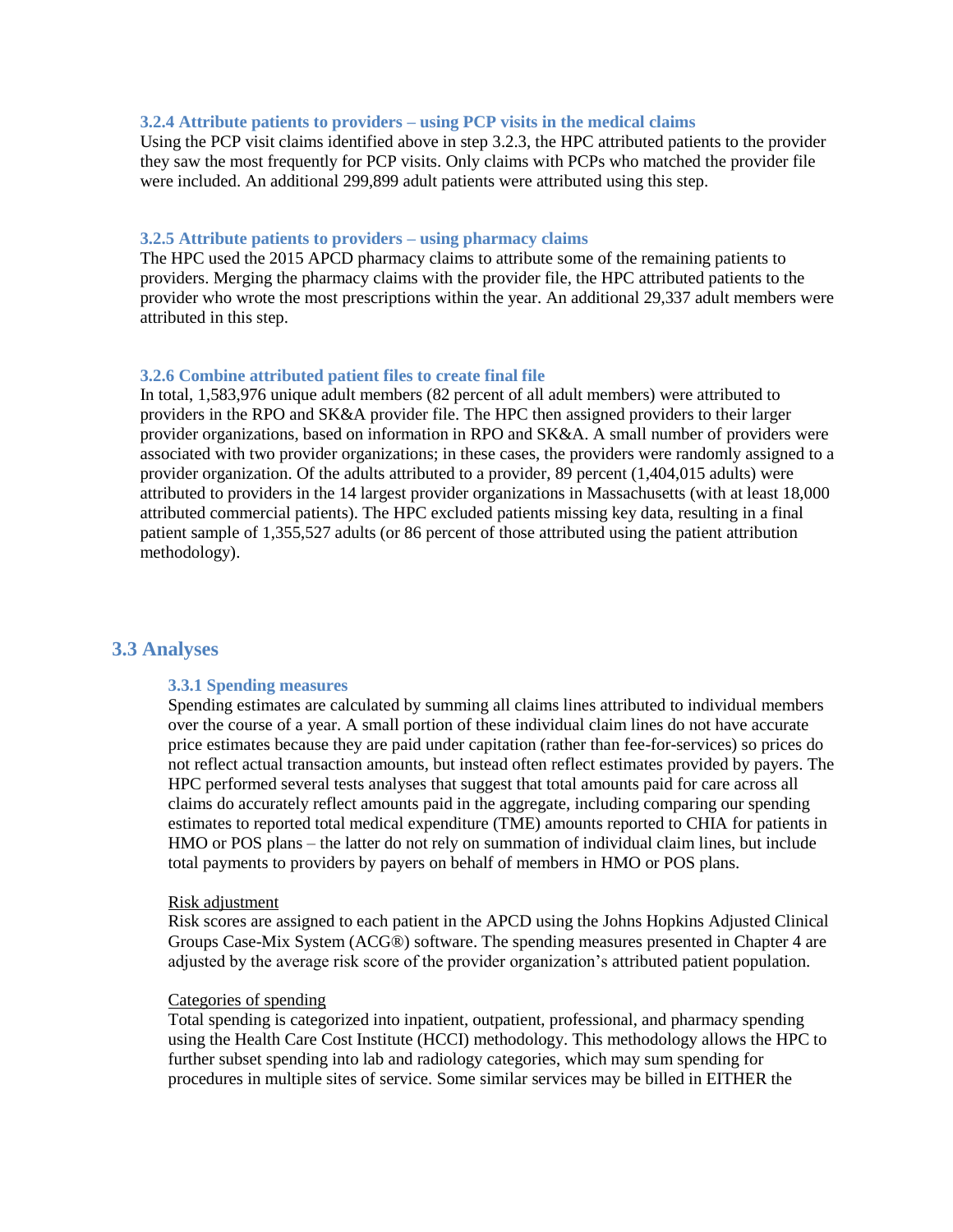professional or hospital outpatient categories, depending on the site of care used by, or the billing practices of, a particular provider organization.

#### Income deciles

Patients fall into different income deciles depending on the average household income of their zip code of residence, from the U.S. Census' American Community Survey data. For more information on this source, see **Technical Appendix D: Data Sources**. Below are the income thresholds for the income deciles.

| Decile | Threshold           |
|--------|---------------------|
| 1      | \$15,558-\$41,864   |
| 2      | \$41,938-\$50,108   |
| 3      | \$50,250-\$58,324   |
| 4      | \$58,542-\$63,548   |
| 5      | \$63,625-\$71,790   |
| 6      | \$71,797-\$77,949   |
| 7      | \$78,099-\$85,521   |
| 8      | \$85,556-\$93,307   |
| 9      | \$93,904-\$109,804  |
| 10     | \$110,241-\$199,519 |

#### <span id="page-5-0"></span>**3.3.2 Utilization measures**

The HPC compared the 14 provider organizations across several utilization measures: emergency department (ED) utilization, avoidable ED utilization, hospital utilization, and avoidable hospital utilization.

#### Emergency Department Utilization

An emergency department (ED) visit is defined as at least one medical claim for a patient on one day, with a site of service equal to "23," or emergency department.

To identify avoidable ED visits, the HPC ran the NYU Center for Health and Public Service Research Billings algorithm ("Billings") on the ED medical claims to categorize each patient's primary diagnosis code. Avoidable visits include Billings categories of non-emergent and emergent, primary care treatable.

#### Hospital Utilization

A hospital visit is defined as an inpatient visit, comprised of inpatient facility claims occurring at an acute care hospital in Massachusetts for the same patient and any professional claims billed during the within the same dates for the same patient.

To identify avoidable hospital utilization, the HPC adapted the Agency for Healthcare Research and Quality's (AHRQ) Prevention Quality Indicators (PQIs) methodology for insurance claims data. For more information on the composite PQI, which is the measure used in Chapter 4, see **Technical Appendix C1: Hospital Utilization**.

The hospital utilization and avoidable hospital utilization measures represent inpatient claims in 2014 for adult patients attributed to provider organizations in 2015 and are risk and health status adjusted.